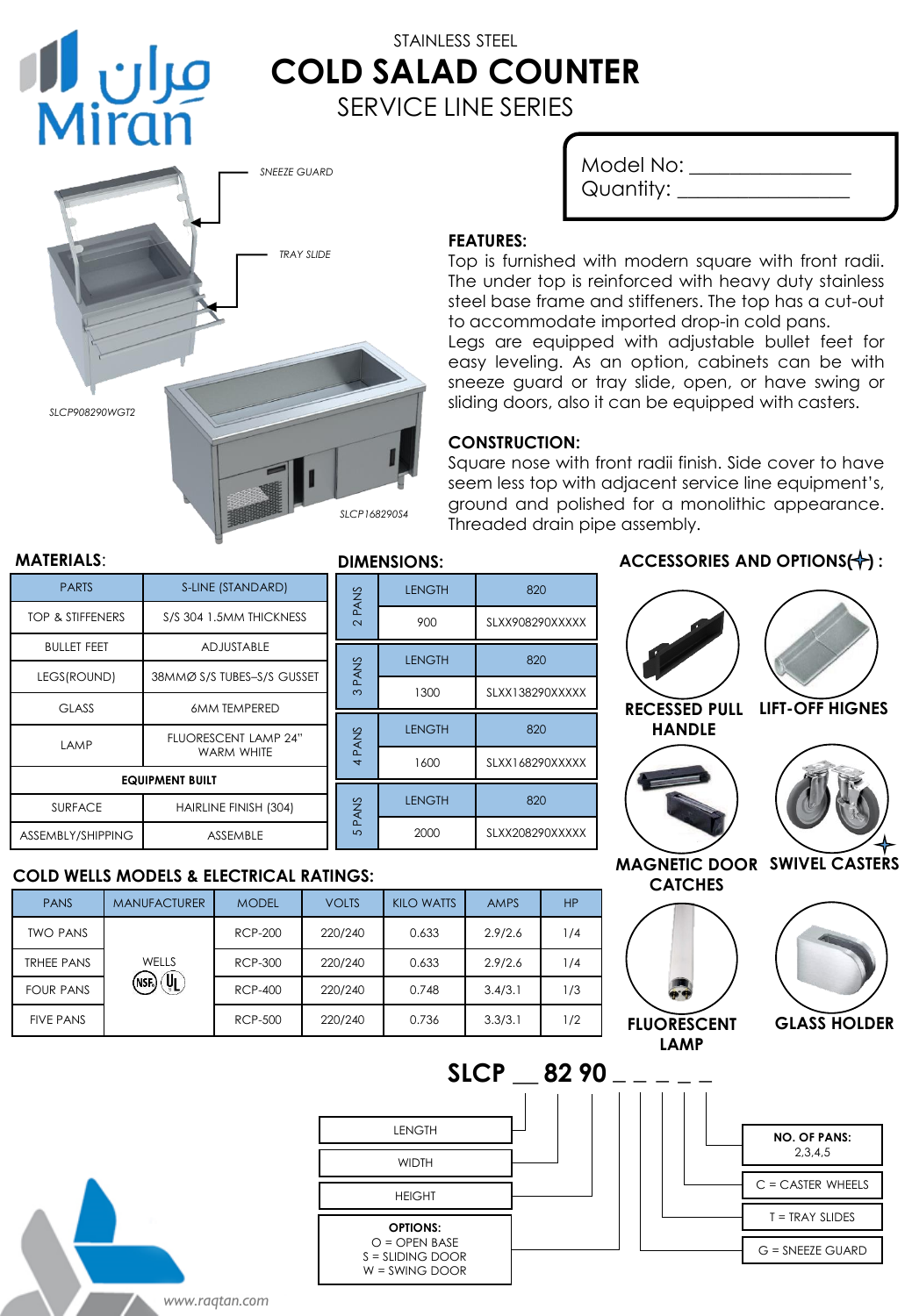

# STAINLESS STEEL **COLD SALAD COUNTER** SERVICE LINE SERIES

# **OPTIONAL SNEEZE GUARD AND TRAY SLIDES**

## **FEATURES:**

Service line series has the option of 6mm thickness tempered glass sneeze guard. Fixed by means of 32mm stainless steel tubular uprights with end caps, glass holders and decorative nuts. Also the series has the option to have a foldable tubular tray slide to accommodate food trays.



### **TYPICAL CROSS SECTION**



*www.raqtan.com*